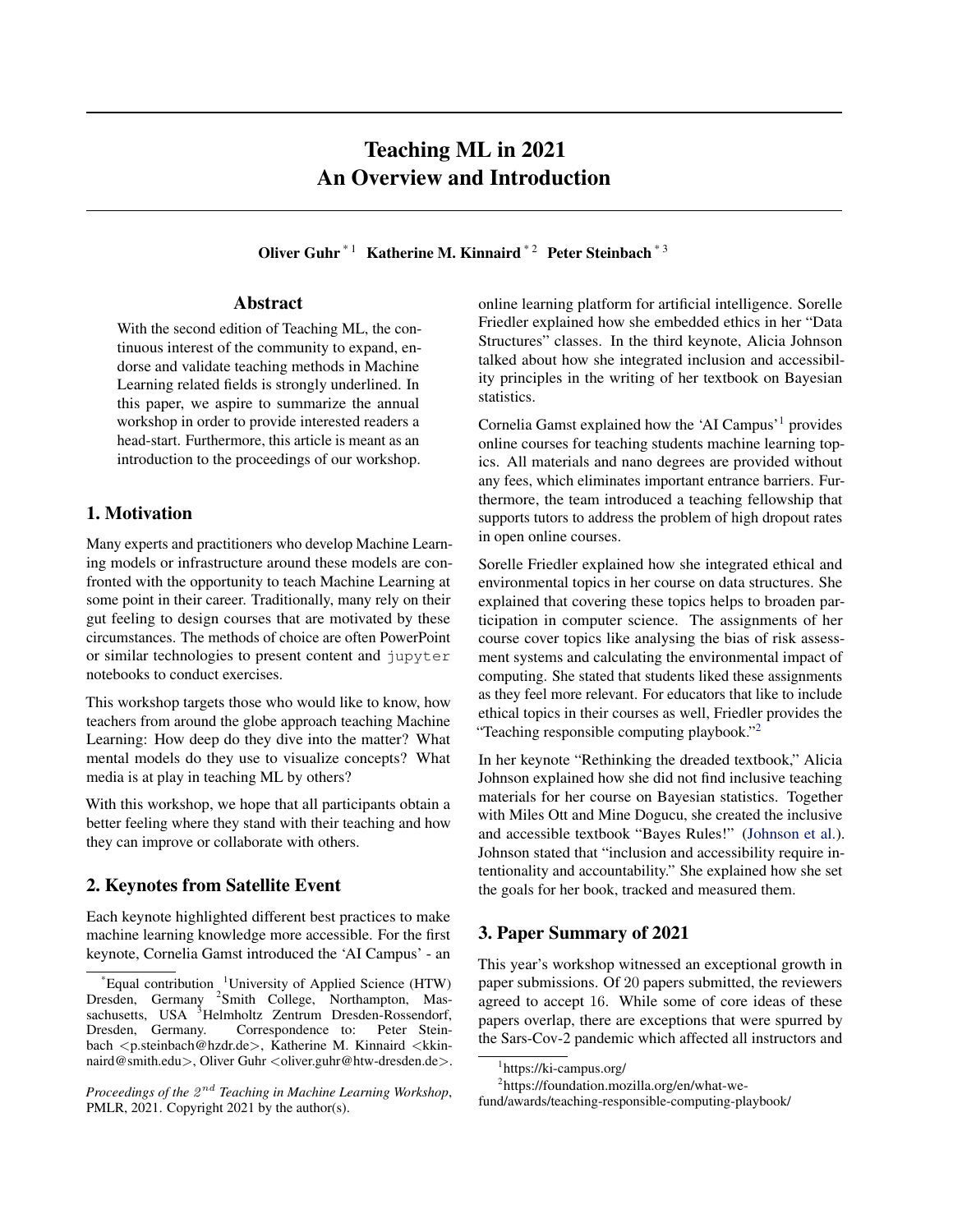learners. The following section attempts to provide a high level overview of key ideas from the papers.

Self-guided projects as a common foundation for learning A majority of papers, 12/20 (see [Kazmi,](#page-3-0) [2021;](#page-3-0) [Glauner,](#page-3-0) [2021;](#page-3-0) [Heras,](#page-3-0) [2021;](#page-3-0) [Acquaviva,](#page-2-0) [2021;](#page-2-0) [Weerts &](#page-3-0) [Pechenizkiy,](#page-3-0) [2021;](#page-3-0) [Raschka,](#page-3-0) [2021;](#page-3-0) [Valdenegro-Toro,](#page-3-0) [2021;](#page-3-0) [Shouman et al.,](#page-3-0) [2021;](#page-2-0) Müller et al., 2021; [Chin et al.,](#page-2-0) 2021; [Palazzo et al.,](#page-3-0) [2021;](#page-3-0) [Brown,](#page-2-0) [2021\)](#page-2-0) mention or focus on the use of projects as a foundation for learning. In other words, learners (either individually or in groups) are confronted with (often) curated datasets on which they are asked to practice and deploy their newly acquired machine learning skills. With this, authors point to the fact, that machine learning procedures need to be practiced a lot after being taught at the theoretical or conceptual level. [\(Glauner,](#page-3-0) [2021\)](#page-3-0) highlights that incorporating projects into a course is a clear benefit that physical workshops and semester courses have over MOOC based approaches.

In multiple papers, authors emphasize that projects need to be close to the learner's domains of interest. The authors highlight that this approach not only reduces cognitive load but also increases learner engagement. This stands in contrast to standard example datasets like MNIST [\(Deng,](#page-2-0) [2012\)](#page-2-0) which stand somewhat remote from learners everyday life perception. [\(Palazzo et al.,](#page-3-0) [2021\)](#page-3-0) and [\(Heras,](#page-3-0) [2021\)](#page-3-0) implement this idea by collaborating with local authorities to obtain locally-based datasets. Further examples include [\(Ac](#page-2-0)[quaviva,](#page-2-0) [2021\)](#page-2-0) implementing projects aligned with physics use cases, [\(Kazmi,](#page-3-0) [2021\)](#page-3-0) using with end-to-end projects for energy engineers, (Müller et al., [2021\)](#page-3-0) delivering content tailored for biologists, [\(Weerts & Pechenizkiy,](#page-3-0) [2021\)](#page-3-0) and [\(Chin et al.,](#page-2-0) [2021\)](#page-2-0) gearing examples toward engineering students.

[\(Raschka,](#page-3-0) [2021\)](#page-3-0) takes the idea of self-driven student projects even further and culminate this activity in a peer-review style project presentation in order for the students to experience academic standard procedures. In the same line of thought, approaches like (see [Acquaviva,](#page-2-0) [2021;](#page-2-0) [Canziani,](#page-2-0) [2021;](#page-2-0) [Eaton,](#page-3-0) [2021;](#page-3-0) [Chin et al.,](#page-2-0) [2021\)](#page-2-0) also include an activity to discuss published Machine Learning papers to train students in using technical as well as community terminology.

Guidance on structuring a course Another stream of discussion in the accepted TeachingML literature spans the wide field on how to set up a course in terms of technology and approach. Many articles conduct their classes openly on github. This enables both transparency for materials and acts as a facilitator for project management, code access and discussion. Further, the use of literate programming technology like jupyter notebooks is encountered in a strong majority of articles. Of exemplary mention, [\(Canziani,](#page-2-0) [2021\)](#page-2-0) presents software tools that can be used to prepare remoteonly courses including estimates for material preparation by instructors. [\(Brown,](#page-2-0) [2021\)](#page-2-0) summarizes how a structured approach to align exercises and examinations with learning goals can also help guide instructor activity as well as learner expectation management. [\(Marx et al.,](#page-3-0) [2021\)](#page-3-0) add a enlightening turn to the workshops discussion as they present one (of many) approaches to teach machine learning without a computer. This is an inspiring continuation of a theme picked up with [\(Huppenkothen & Eadie,](#page-3-0) [2021\)](#page-3-0).

Diversity and inclusion as something for us all Like the keynotes (section [2\)](#page-0-0), diversity and inclusion in machine learning education was also a theme among the accepted papers. This is reflected by contributions such as [\(Palazzo](#page-3-0) [et al.,](#page-3-0) [2021\)](#page-3-0) who translated existing material to Spanish in order to lower cognitive load for learners. (see [Weerts](#page-3-0) [& Pechenizkiy,](#page-3-0) [2021;](#page-3-0) [van Strien et al.,](#page-3-0) [2021\)](#page-3-0) focus on the aspect of fairness and inclusion also with respect to the training and use of machine learning systems in order to bring this aspect to the learners' attention.

#### 4. Discussions during 2021 Workshop

The Teaching ML workshop centered around building connections and growing the community of machine learning researchers, instructors, practitioners, and educators interested in developing teaching methods specifically tailored for teaching machine learning. Our workshop had two sessions for these kinds of community growing efforts: *Community Connect* and Workshop discussions. The *Community Connect* was like a poster session where authors and participants were encouraged to discuss the accepted short papers. Then later in the workshop, the discussions were more focused conversation about a particular element of teaching machine learning.

The workshop session was set-up in the style of an "unconference" with discussion topics crowd-sourced from participants instead of being dictated by the workshop organizers. The list of topics (in order votes) were:

- ML and Pedagogy, Inquiry-based learning
- Textbooks for teaching ML
- Teaching ML without pre-requisites
- Teaching ML at the undergraduate level
- Teaching ML in STEM (Beyond CS/Math)
- Teaching ML and the Internet of things
- Ungrading [\(Blum & Kohn,](#page-2-0) [2020\)](#page-2-0) and/or standards based grading methods

Of these topics, during the discussions two topics garnered the most discussion notes: 1) ML and Pedagogy, Inquirybased learning and 2) Teaching ML in STEM (Beyond CS/Math).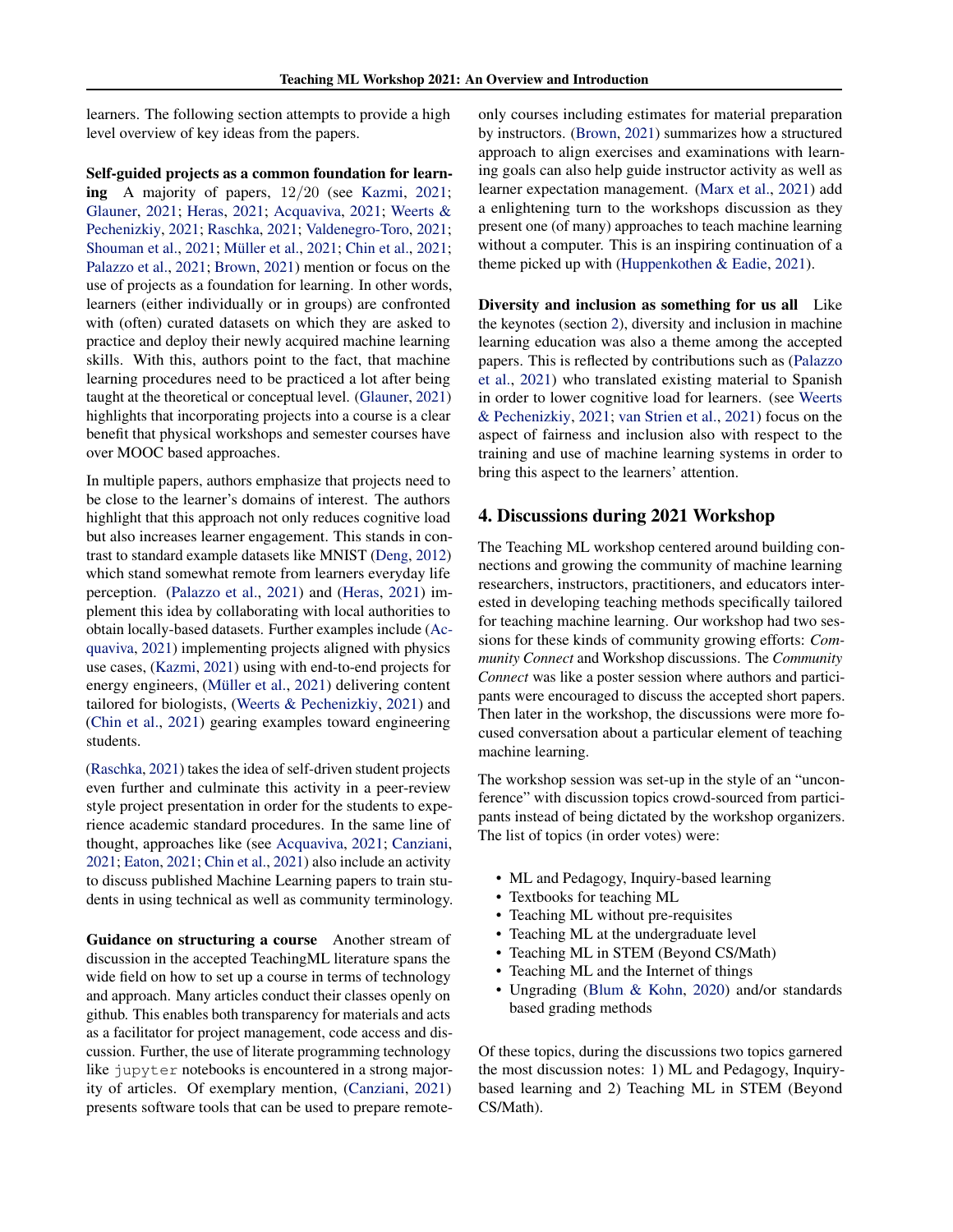<span id="page-2-0"></span>In the first group – ML and Pedagogy, Inquiry-based learning – much of the conversation concerned scaffolding activities. The theme of using more structured assignments at first and then progressively moving towards more open-ended assignments. There were examples of using sequences of activities like stages of a project or iterative brainstorming tasks to help students craft and execute larger projects. This group also discussed incorporating different levels Bloom's Taxonomy into course learning goals.

The second group – Teaching ML in STEM (Beyond CS/Math) – found commonalities in their diverse teaching experiences (that ranged from more typical lecture/exam systems to those driven by hands-on activities like coding in jupyter notebooks). This group noted good practices should include exciting realistic examples early on in a course and remembering that 'easy' problems are not always easy. The group also discussed two concrete ideas to try out in courses: 1) incorporating automatic grading like nbgrader $^3$  and <code>cocalc $^4$ , and 2)</code> varying the  $k$  in  $k{\rm NN}$ classification to demonstrate limits of algorithms as well as illustrating extreme cases.

## 5. Conclusion

Future avenues for research This year's submissions yield a lot of course curricula that present introductory material of machine learning to learners. This is inline with the previous iteration [\(Steinbach et al.,](#page-3-0) [2021\)](#page-3-0). Lowering the entry barrier for learners by lowering cognitive load and involving practicals is a strong component therein. In addition, openness not only with respect to diversity represents another motif that we observed.

Based on this, we can identify at least three major directions where further consideration is needed, including

- Methods for teaching advanced concepts of machine learning
- Quantitatively studying curricula presented so far to infer if the effect on learning outcomes agrees with expectations and feedback
- Investigating ways to convey machine learning concepts without the use of a computer or code

This second TeachingML workshop brought together more teacher-scholars, sharing new ideas for teaching machine learning both in and beyond the 'typical' machine learning fields. We look forward to seeing the community continue to grow in the coming years.

#### Acknowledgements

The authors thank the TeachingML 2021 reviewers for supporting the scientific program: Claudia A. Engel, Melody Su, Carola Gajek, Lukas Heinrich, Colin Sauze, David Rousseau, Sebastian Starke, Steve Schmerler, Ludwig Bothmann, John Laudun, Sinead Williamson, Patrick Glauner, Jonathan Heras, Matias Valdenegro, Mike Trizna, Guillaume Muller, Martin Palazzo, Thiemo Leonhardt.

Katherine M. Kinnaird is the Clare Boothe Luce Assistant Professor of Computer Science and Statistical and Data Science at Smith College and as such, is supported by Henry Luce Foundation's Clare Boothe Luce Program. Any opinions, findings, and conclusions or recommendations expressed in this material are those of the authors and do not necessarily reflect the views of the Luce Foundation.

Peter Steinbach was funded by Helmholtz Association's Initiative and Networking Fund through Helmholtz AI.

Oliver Guhr has been funded by the European Social Fund (ESF), SAB grant number 100339497 and the European Regional Development Funds (ERDF) (ERDF-100346119).

### References

- Acquaviva, V. Teaching machine learning for the physical sciences:a summary of lessons learned and challenges. In *ECMLPKDD 2021 Workshop TeachML*, 2021. URL [https://openreview.net/forum?](https://openreview.net/forum?id=z-N7JMHjLO) [id=z-N7JMHjLO](https://openreview.net/forum?id=z-N7JMHjLO).
- Blum, S. D. and Kohn, A. *Ungrading: Why rating students undermines learning (and what to do instead)*. West Virginia University Press, 2020.
- Brown, S. M. Participatory live coding and learningcentered assessment in programming for data science. In *ECMLPKDD 2021 Workshop TeachML*, 2021. URL [https://openreview.net/forum?](https://openreview.net/forum?id=q8N3WvWvt4X) [id=q8N3WvWvt4X](https://openreview.net/forum?id=q8N3WvWvt4X).
- Canziani, A. Teaching deep learning, a boisterous everevolving field. In *ECMLPKDD 2021 Workshop TeachML*, 2021. URL [https://openreview.net/forum?](https://openreview.net/forum?id=3jKiduENcO) [id=3jKiduENcO](https://openreview.net/forum?id=3jKiduENcO).
- Chin, R., Stamoulis, D., and Marculescu, D. Putting the "machine" back in machine learning for engineering students. In *ECMLPKDD 2021 Workshop TeachML*, 2021. URL [https://openreview.net/forum?](https://openreview.net/forum?id=dNh4TiaOLy_) [id=dNh4TiaOLy\\_](https://openreview.net/forum?id=dNh4TiaOLy_).
- Deng, L. The mnist database of handwritten digit images for machine learning research [best of the web]. *IEEE Signal Processing Magazine*, 29(6):141–142, 2012.

<sup>3</sup>[https://nbgrader.readthedocs.io/en/](https://nbgrader.readthedocs.io/en/stable/) [stable/](https://nbgrader.readthedocs.io/en/stable/)

<sup>4</sup><https://cocalc.com/features/teaching>